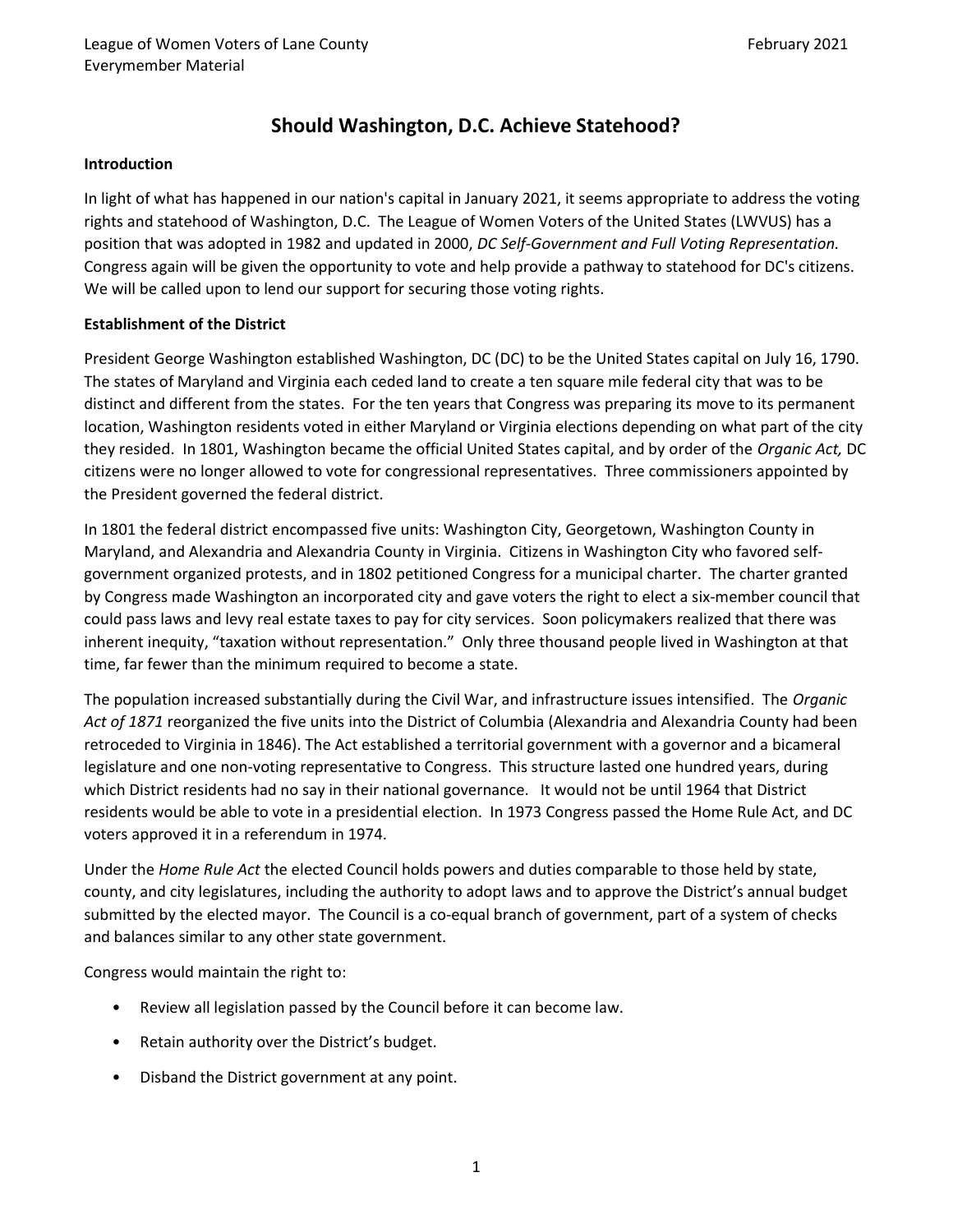The President of the United States holds the authority to appoint the District's judges. The residents of the District of Columbia have no voting representation in Congress. (The Changing Face of DC Governance Over Time. Fixing the Hole in Our Democracy. League of Women Voters Education Fund (LWVEF), August 2018)

#### Renewed Efforts to Apply for Statehood and LWVLC Advocacy

In 1920 the League of Women Voters of the District of Columbia (LWVDC) called for full rights for Washington, D.C. citizens. Repeatedly, from 1938 through 2020 the LWVUS has supported self-government for the District. In 2016, the DC Mayor launched a new effort to apply for statehood. The New Columbia Statehood Commission was developed to draft a constitution, establish proposed boundaries for the new state, and write the referendum to appear on the November 2016 ballot. Delegates from the League of Women Voters of the District of Columbia presented a resolution to the LWVUS Convention, which passed, calling for the League to strongly support statehood for the people of DC. On November 7, 2016 DC citizens voted overwhelmingly to support the referendum for DC statehood.

More recently, the United States House of Representatives passed HR51 on June 25, 2020, but the measure did not go to a vote in the Senate. The League again came out in support of the passage of the legislation. The bill to make DC a state has enough support in the House to pass in 2021, and Majority Leader Steny Hoyer has pledged to bring it for a floor vote in the Senate. It faces obstacles in the Senate. (Could D.C. become a state? Explaining the hurdles to statehood, The Washington Post, January 8, 2021)

## Today's Washington D.C. Government

Since the passage of the DC Home Rule Act on December 24, 1973, the District has been governed much like any state in the US. There are three separate, co-equal branches of government: legislative, executive, and judiciary, each providing checks and balances. There are, however, a few important areas in which the District government cannot operate with the same autonomy that governments in the 50 states do. States generally have the power to make and enforce laws, to create their own agencies, and to manage their affairs free from interference from the federal government. They also have voting representation in both houses of Congress. This is not the case for DC.

#### National Level of Representation

DC residents elect a non-voting delegate to the US House of Representatives, two shadow Senators, and one shadow Representative whose task is to petition Congress for statehood. District residents have no voting representation in the House of Representatives. DC residents have no representation at all in the Senate.

#### Legislative

The District Council is the legislature for the District of Columbia. All races for council are partisan, with two seats reserved for members who are not from the majority party. Of the 13 council members, four are elected at-large, as is the chair, and eight are elected from the District's eight wards. Members serve for four-year terms. The council enacts legislation and has the power to create, abolish or organize any District agency. The body is unicameral.

The District also elects Advisory Neighborhood Commissions (ANCs). The system was designed to bring the government closer to the people and allow the people to get closer to the government. Today there are 40 ANCs. Commissioners are elected to two-year terms in a nonpartisan election and serve without pay.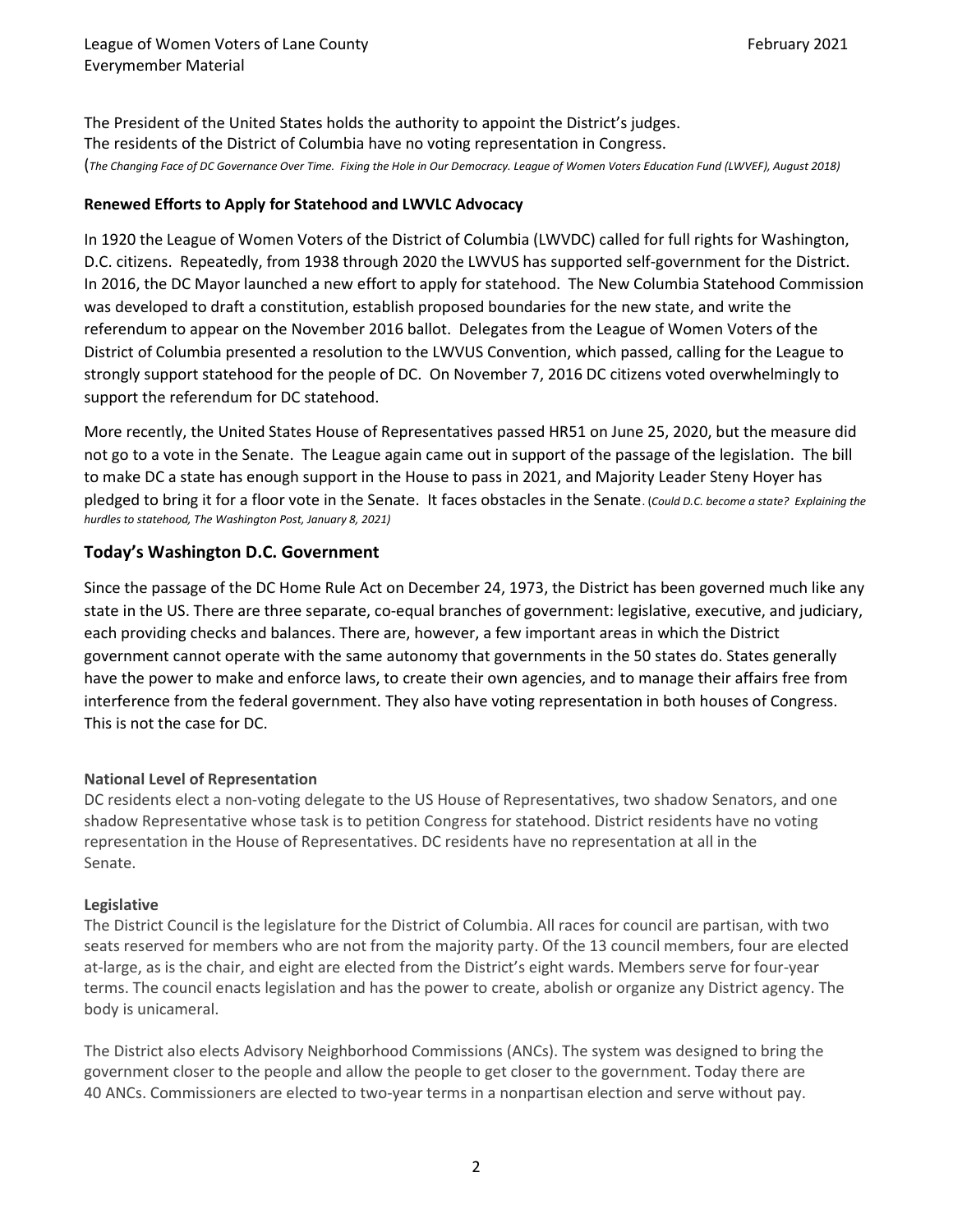Lack of Autonomy: The Home Rule Charter mandates the composition of the Council in two ways. First, the number of legislators is restricted to 13 with no provision for growth in population or complexity of governing. Second, no more than two of the four at-large positions can be nominated by the same party. Most importantly, all legislation enacted, including the annual budget, must be submitted to Congress. Congress has 30 legislative days (days Congress is in session) to review the legislation, 60 days in the case of certain laws related to criminal proceedings. There are no exceptions, and any piece of legislation may be amended or overturned.

#### Executive

The chief executive of the District is the mayor. The mayor has the responsibility to enforce all city law; administer and coordinate city departments, including the appointment of a city administrator and heads of the departments (subject to confirmation by the Council); to set forth policies and agendas, and to prepare and submit the DC budget to the Council at the end of each fiscal year. The mayor either approves or vetoes bills passed by the DC Council; submits drafts of legislation to the Council; and can propose federal legislation or action directly to the president and/or Congress. Mayors can draft and enact executive orders relative to the departments and officials under their jurisdiction and reorganize any entities within the executive branch (except in the case of formal disapproval by the Council). The mayor is elected to a four-year term in the same year as mid-term elections take place. There are no term limits in the District. If the mayor is unable to serve, the chair of the District Council acts until a new mayor is elected.

The District's agencies mirror those in most of the 50 states. Agencies include Planning and Economic Development; Public Schools; Health; Public Safety and Justice, which includes the Metropolitan Police Department and the Department of Human Resources; Policy and Legislative Affairs; and General Counsel. The District now elects its attorney general. There is also a number of independent agencies, which include the DC Public Library, the University of DC, and the Criminal Justice Coordinating Council.

Lack of Autonomy: Like a governor, the mayor signs bills before they become law. Unlike a governor, she must await Congressional approval before a law takes effect.

#### **Judiciary**

The District has two courts: the DC Court of Appeals, which is the equivalent of state supreme courts, and Superior Court, which is the trial court for DC. In addition, four other bodies form the Judiciary branch. The Joint Committee on Judicial Administration handles various administration and personnel issues, including audits, annual budget requests, and liaison with other court systems. The Commission on Judicial Disabilities and Tenure is the judicial disciplinary agency that has the power to censure, reprimand or remove judges from either the DC Court of Appeals or the Superior Court. The seven-member Judicial Nomination Commission selects and recommends candidates for judgeships. Members are appointed by the US President, DC Mayor, DC Council, Chief Judge of the US District Court, and the DC Bar. The Sentencing and Criminal Code Revision Commission develops recommendations for sentencing standards and code revisions; they also maintain statistics, do training, and create guidelines.

Lack of Autonomy: The 50 states generally use one of five different methods for selecting their judges: 1) appointment by the governor; 2) appointment by the state legislature; 3) merit selection by a legislative committee based on past performance (some states also employ retention elections after judges have been in place); 4) partisan elections; 5) non-partisan elections. The common thread is that judges for any state are selected by some state action. However, Judges in the DC Court of Appeals and DC Superior Court are appointed by the President of the United States. DC is the only jurisdiction without the power to appoint its own judges. (How does the World View Violations of Equal Political Participation for DC Citizens? Fixing the Hole in Our Democracy .LWVEF, August 2018)